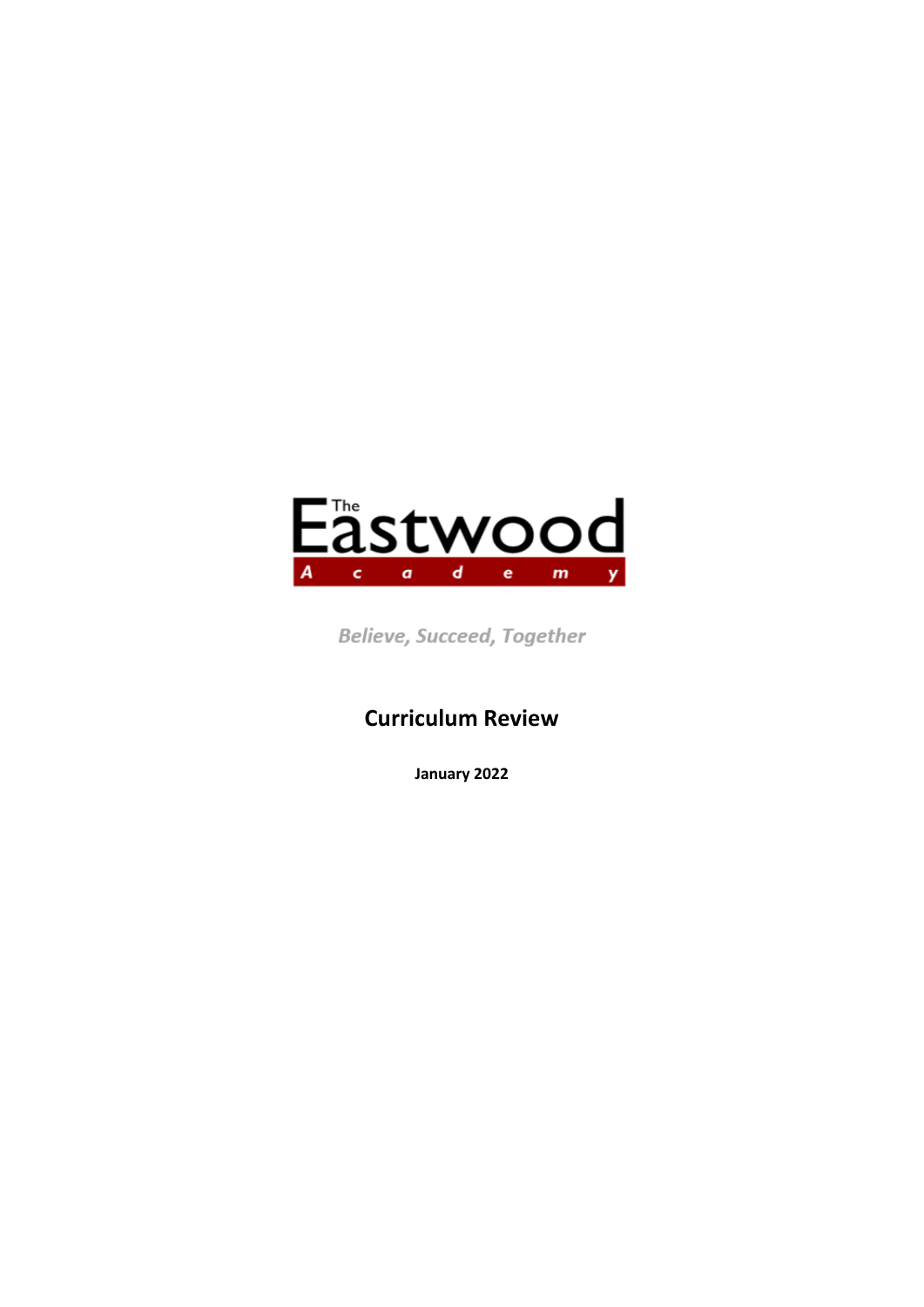### **Contents**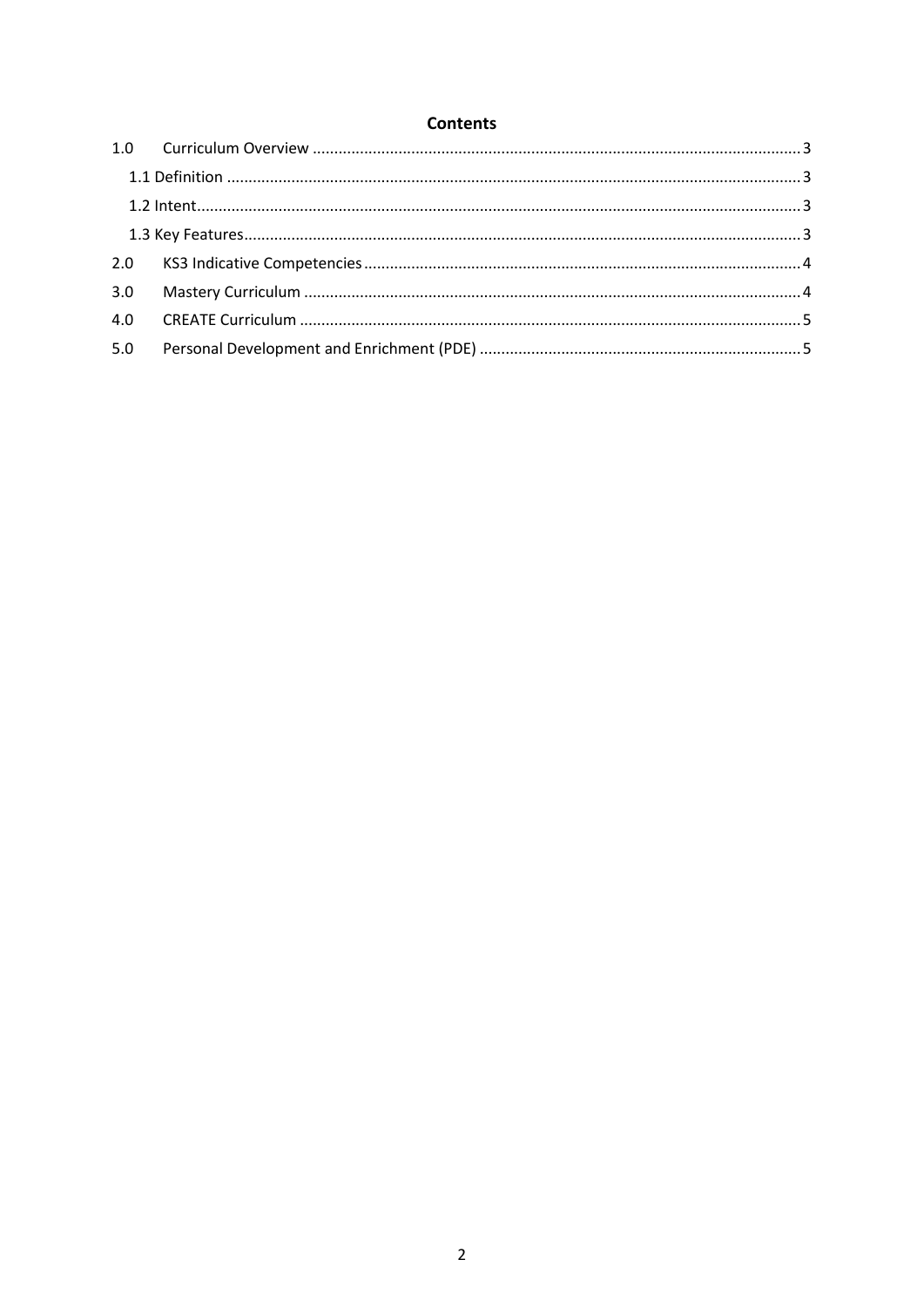# <span id="page-2-0"></span>**1.0 Curriculum Overview**

#### <span id="page-2-1"></span>**1.1 Definition**

'Curriculum' is defined as the '*totality of pupil experiences that occur in the educational process'.*

#### <span id="page-2-2"></span>**1.2 Intent**

The intent of the curriculum is synonymous with many of the Academy's core aims i.e.

- To provide a broad and balanced curriculum that is accessible to all pupils.
- To provide opportunities for all pupils to develop a high level of literacy and numeracy required for success in adult life.
- To broaden pupils' horizons through a range of spiritual, moral, social and cultural opportunities.
- To ensure that all pupils can thrive and develop as healthy individuals.
- To ensure that all pupils understand how to stay safe.
- To develop a strength of character and resilience that will help pupils to overcome the challenges they are likely to encounter in adult life.
- To provide an appropriate range of opportunities and experiences to allow pupils to succeed in the next stage in their education, training or employment.

#### <span id="page-2-3"></span>**1.3 Key Features**

The curriculum is characterised by the following:

- A broad and balanced KS3 curriculum linked to indicative competencies.
- A broad and ambitious KS4 curriculum that provides all pupils with the opportunity to achieve the EBacc.
- A transitional KS3-KS4 curriculum in Year 9 to facilitate preparation for GCSE courses.
- A curriculum underpinned by the components of CREATE Challenge, Regulate, Enhance, Assess, Target and Enrich.
- A curriculum with a clear focus on personal development and enrichment (PDE) i.e. developing pupils' character, confidence, resilience, independence, leadership skills, health and wellbeing and preparation for life, and providing access to a wide and rich set of experiences.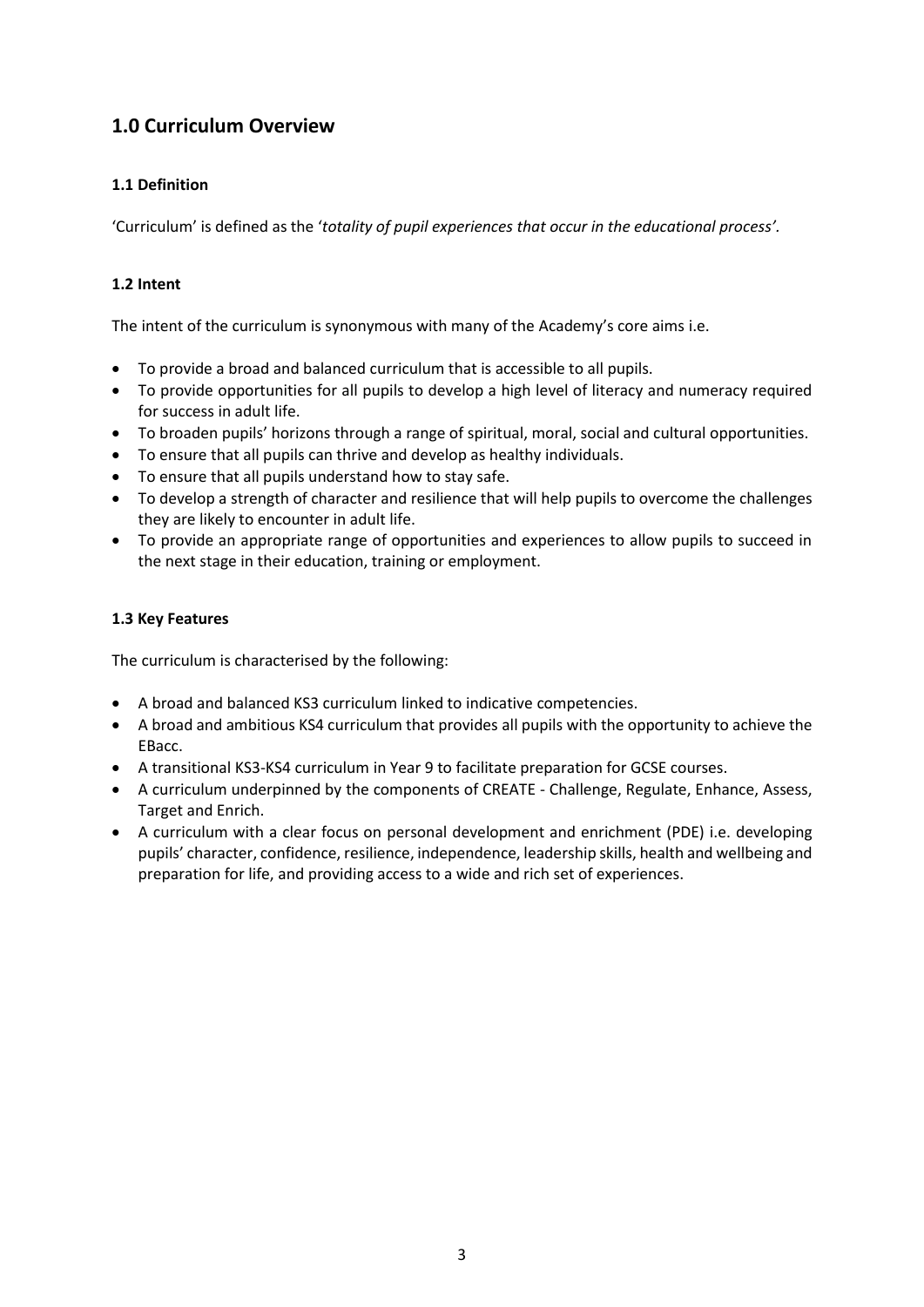## <span id="page-3-0"></span>**2.0 KS3 Indicative Competencies**

Indicative competencies are subject specific knowledge, skills and abilities which correspond with grades on a scale of 1-9, produced by 'mapping backwards' from GCSE grades - KS3 Indicative [Competencies Policy](http://www.eastwoodacademy.co.uk/docs/KS3%20Indicative%20Competencies%20Policy21.pdf)

Since their introduction in 2016, the following has occurred:

- The full rollout of reformed GCSEs with associated information/commentary in terms of subject content, skills, forms/types of assessment etc.
- Repeated disruption in educational continuity caused by the Government's response to the Covid-19 pandemic, which has led to a reorganisation and reprioritisation of aspects of curriculum delivery, as part of a wider programme of education recovery.
- Greater clarity regarding the Year 9 curriculum. Year 9 is a transitional year, in which there should be a clear emphasis on the development and progression of KS3 subject specific content and skills to adequately prepare pupils for GCSEs.

Indicative competencies still have a key role in the structure of the curriculum and should be reviewed and updated in line with the above.

## <span id="page-3-1"></span>**3.0 Mastery Curriculum**

A mastery curriculum is based on the central belief that virtually all pupils can learn all important academic content to a level of excellence.

The [Mastery Curriculum Policy](http://www.eastwoodacademy.co.uk/docs/Mastery%20Curriculum%20Policy21.pdf) was first introduced in 2016 to facilitate preparation for the increased demands of reformed GCSEs.

A mastery approach was an important strategy in meeting the demands of curriculum change, however, moving forward, the fundamental principles of mastery will be incorporated into CREATE, rather than exist as a standalone policy/strategy.